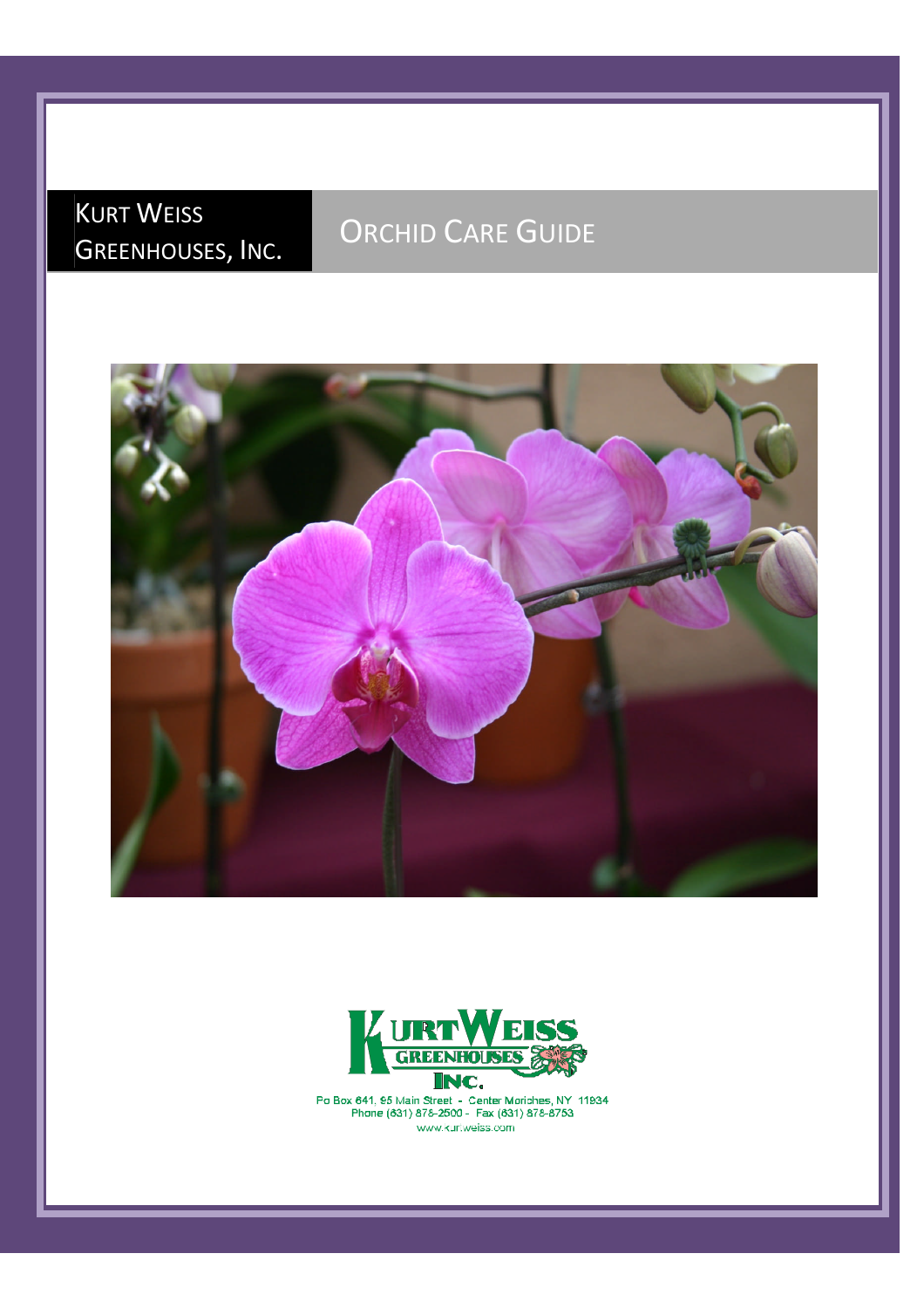### **LIGHT:**

#### **GOOD LIGHT vs. BAD LIGHT**

Light is a key factor in growing healthy orchids. Direct sunlight may cause plants to burn, and too little light will prevent plants from flowering. An ideal location is behind curtains or window blinds.

Leaf color is a good indicator of the amount of light a plant is receiving. Orchids should have bright green, healthy leaves. Dark green leaves indicate that a plant is getting insufficient light, and yellowish-green or red leaves indicate that a plant is getting too much light. If you suspect a plant is exposed to too much light, feel the leaves. If they feel noticeably warmer than the surrounding air, move the plant to a location with less intense brightness.

**Low light, Warm growing orchids** enjoy a north, east, protected west or shaded south window of the home. Standard household temperatures are adequate. Orchids that are classified as low light, warm growing are: Paphiopedilum or Lady Slipper, Phalaenopsis and Oncidium.

**Moderate to high light, Warm growing orchids.** These orchids like a lot of light and warm household temperatures. They thrive in a west or south window. From early May to late September, you should watch light levels in south windows to avoid burning; you may have to move your orchid away from the window or place them behind a sheer curtain to decrease light intensity. These orchids like to dry between watering. Orchids that are classified as moderate to high light are: Cattleya, Dendrobium, and Vanda.

**A. Phalaenopsis hybrids enjoy the light behind curtains and window blinds in this master bedroom. B. Too much light can permanently sunburn the orchid leaves. C. A good way to tell if a plant is receiving too much light is by feeling the leaves' temperature. D. Masdevallia veitchiana is by nature cool-loving and suited to cultivation only in cool places.**







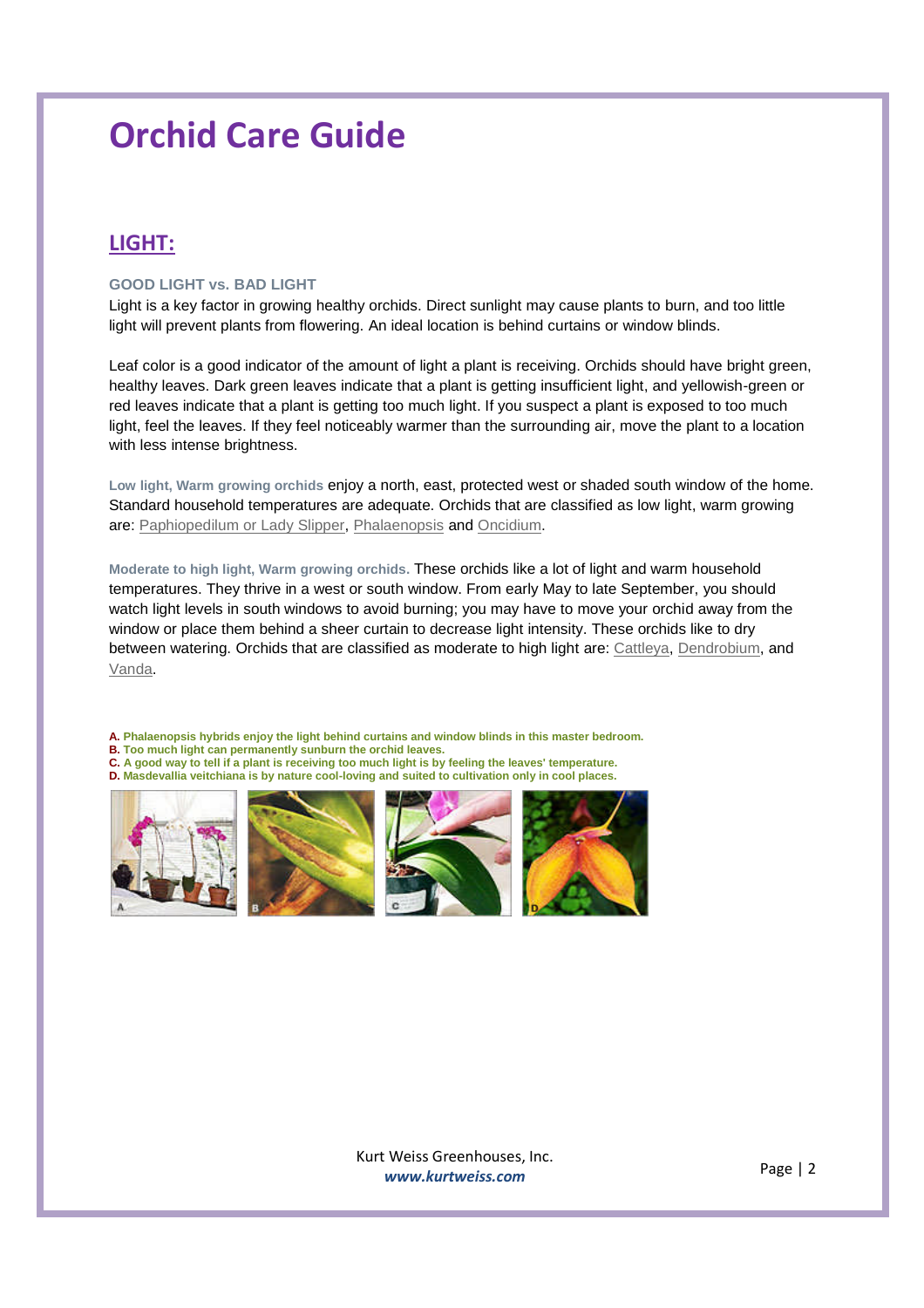### **TEMPERATURE:**

#### **THE IDEAL TEMPERATURE**

To produce beautiful, long-lasting blooms, orchids must produce energy in the form of carbohydrates during the day when the temperature is high, then store that energy at night when the temperature drops. This temperature fluctuation is necessary for orchids to bloom. Without a day-night fluctuation of 10-15 degrees Fahrenheit, the plants will grow plenty of healthy foliage but may stubbornly refuse to flower. A night temperature of 60-62 degrees F is ideal for optimum growth, but temperatures as low as 55 degrees F will not harm your plant. Daytime temperatures should range between 70 and 80 degrees F. Temperatures as high as 90-95 degrees F for short periods will cause no harm, as long as proper humidity and air circulation are maintained.

**THINGS TO CONSIDER:** In the world of the orchid, temperature, light and humidity work in conjunction with one another. Unless a harmonious relationship is achieved between them, optimum growth is not possible. In instances of low humidity, high temperatures can be dangerous; in the case of too much atmospheric moisture, the effects of low temperatures can be over-emphasized. A widely held misconception is that all tropical orchids need extremely high temperatures to survive. This is not altogether true, and to subject them to such treatment can be disastrous. In the very early days of orchid cultivation, many failures were due to growing orchids in the excessive temperatures of a "stove" house

**A. This Vanda Sansia Blue, exposed to the proper daily temperature ranges, produced a spike and will bloom 4-6 beautiful bluepurple flowers that will last for weeks.**

**B. Vanda Sansia Blue (Crimson Glory x Vanda Coerulea).**

**C. A temperature and humidity thermometer, a must for all orchid growers.**





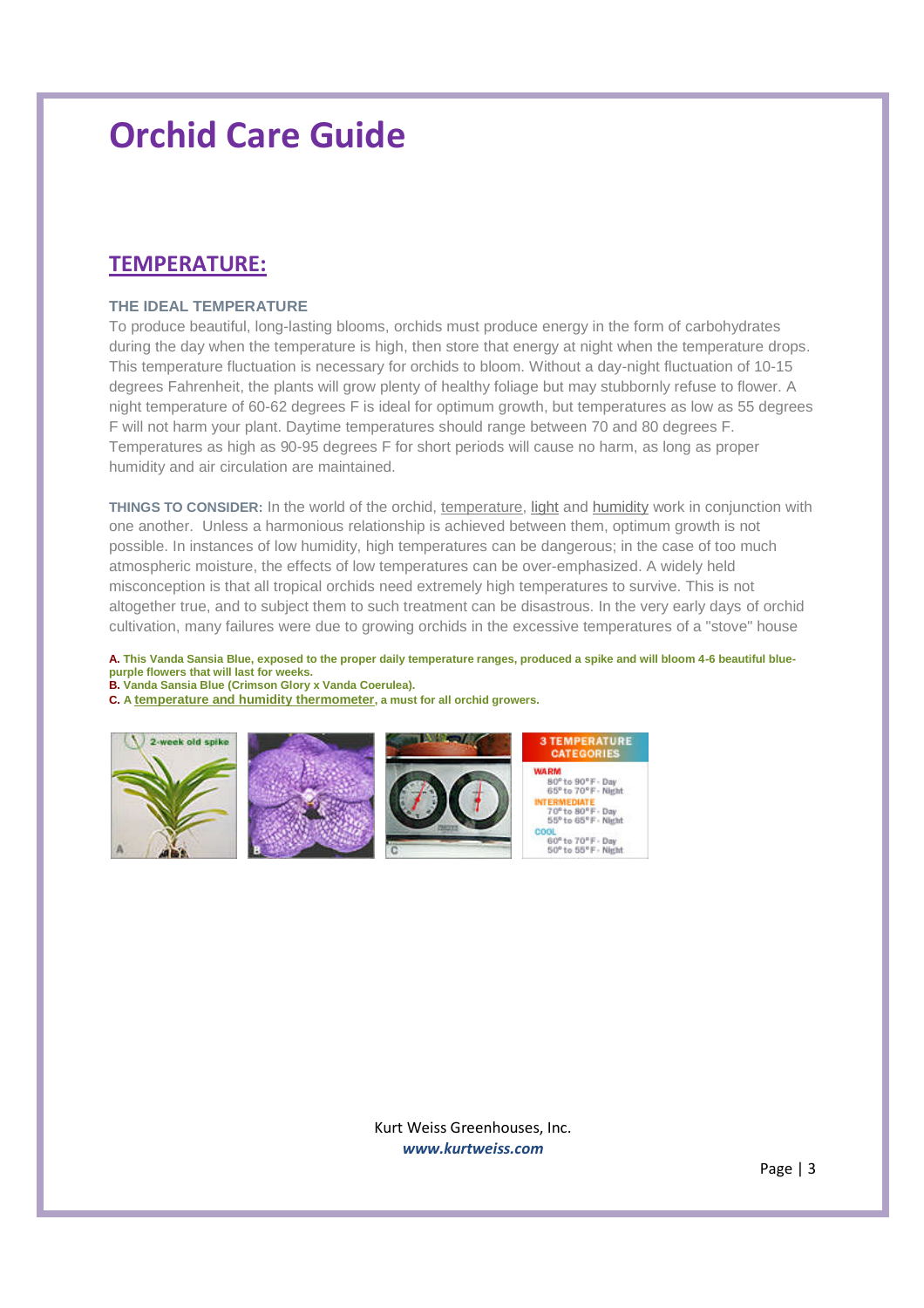### **WATERING:**

#### **WATERING YOUR ORCHID**

Always water early in the day so that your orchids dry out by nighttime. The proper frequency of watering will depend on the climatic conditions where you live. In general, water once a week during the winter and twice a week when the weather turns warm and dry. The size of your orchid container also helps determine how often you need to water, regardless of climate conditions. Typically, a 6-inch pot needs water every 7 days and a 4-inch pot needs water every 5 to 6 days.

The type of potting medium being used can also affect your plant's water requirements. Bark has a tendency to dry out more rapidly than sphagnum moss, for instance. It is important to remember, however, that even when the surface of your pot is dry, the root area may remain moist. Poke your finger or a regular wooden pencil an inch into the pot; if it feels moist to the touch or if the pencil looks moist, do not add additional water. The potting medium should always be damp, but not soggy—neither should it be allowed to get extremely dry.

The quality of water used, whether for spraying or watering, is of great importance. Since tap water has often been chemically treated, generally with chlorine, it should be used with caution. The best water for orchids is undoubtedly rainwater. Rainwater, as it passes through the air, dissolves and absorbs many substances such as dust, pollen and other organic matter. This enriched rainwater contributes to the nourishment of the plant.

**THINGS TO CONSIDER:** The temperature of the water is also important. If the water temperature and the surrounding air temperature are equal, no harm will result, and slight differences either way can be tolerated by healthy plants. Fatal or long-term damage, not easily discernible at first, can result from using water that is too cold

**A. When watering your orchids, take care to avoid wetting the leaves. B. If water gets trapped in between the leaves, dry them quickly by using a piece of tissue or a cotton ball. C. After watering, do not allow residual or standing water to come in contact with the base of the orchid pot. D. Overwatering will result in yellow, damaged leaves. If your orchid's leaves turn yellow and show signs of rot, hold off on watering for a few weeks.**







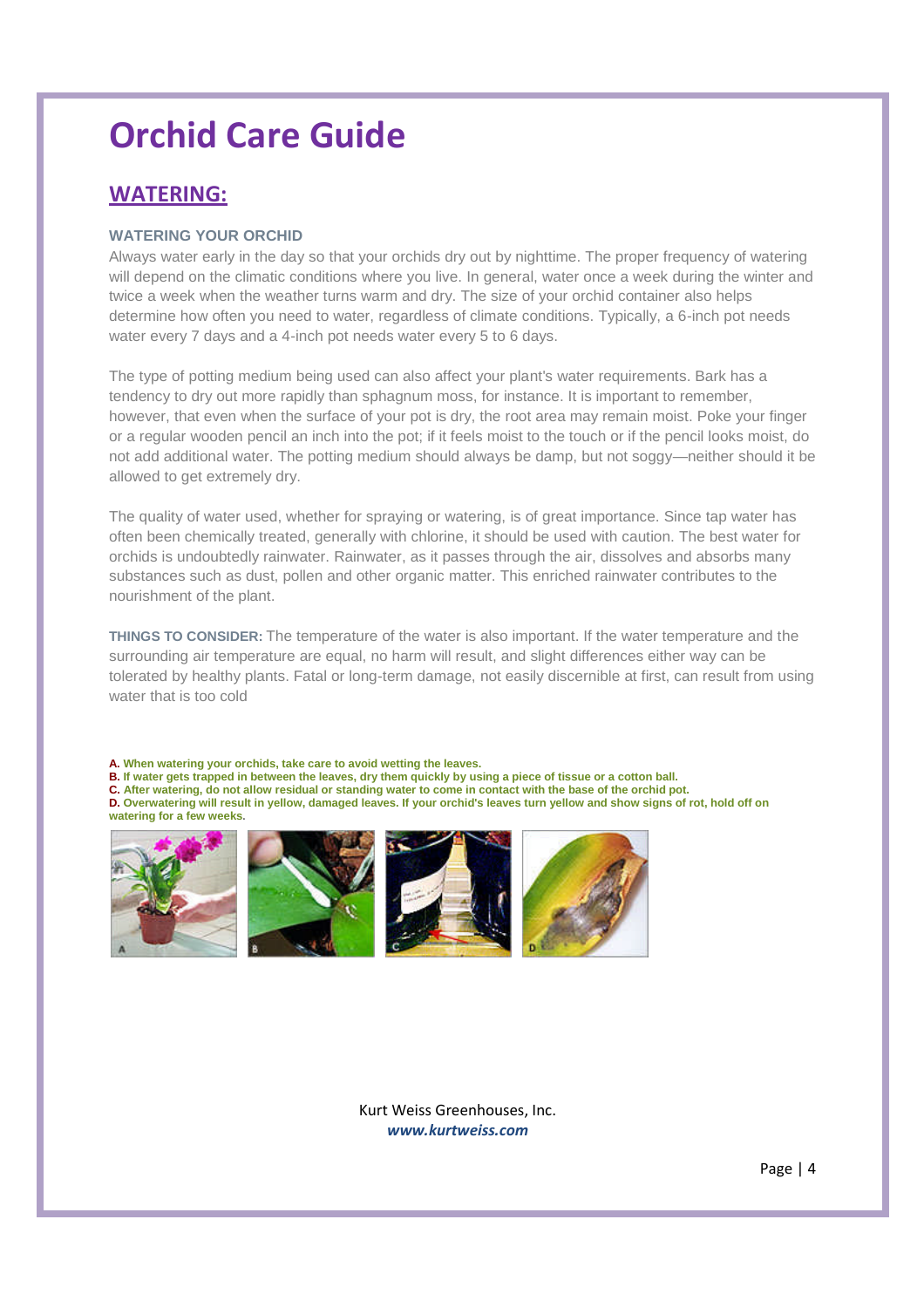### **FERTILIZER & FEEDING:**

### **ORCHID FOOD**

In their native habitat, orchids scavenge nutrients from whatever happens to be nearby: decomposing leaves, bird or animal droppings, or minerals borne in rainwater. You can help your orchid to grow faster and bloom sooner by feeding it the right fertilizers. Look for products that contain nitrogen (N), phosphorus (P), and potassium (K), along with trace elements such as iron.

Potassium (K) is mainly responsible for the control of flower, and fruit development. Phosphorous (P) for flower production, and Nitrogen (N) for healthy vegetative growth. The amount of feeding depends on the plant concerned, the time of year and general health of the plant. Investigations have shown that feeding should begin with more Nitrogen just when the new shoots are showing, more Phosphorous and Potassium being necessary towards the end of the season.

**THINGS TO CONSIDER:** Orchids growing in bark need more nitrogen than either phosphorus or potassium (in proportions of 30:1:1. This is because the bark is decayed by bacteria that use a large amount of nitrogen, leaving very little for the plant. Therefore, the most important step to remember when feeding your orchid is to correctly identify the type of fertilizer you should be using.

#### **A. Read instructions carefully to make sure you are using the correct orchid food.**

**B. It is best to water your plant thoroughly prior to feeding.**

**C. A granulated or dry orchid food must first be dissolved in water before being used. Do not apply dry orchid food directly to the plant. Most dry orchid food is highly concentrated and will kill the plant if used in correctly. D. Pour dissolved granulated orchid food directly on to the pre-watered plant. To prevent standing water in the bottom of your decorative container, ensure all water has drained from the plant prior to placing it back in its decorative container.**

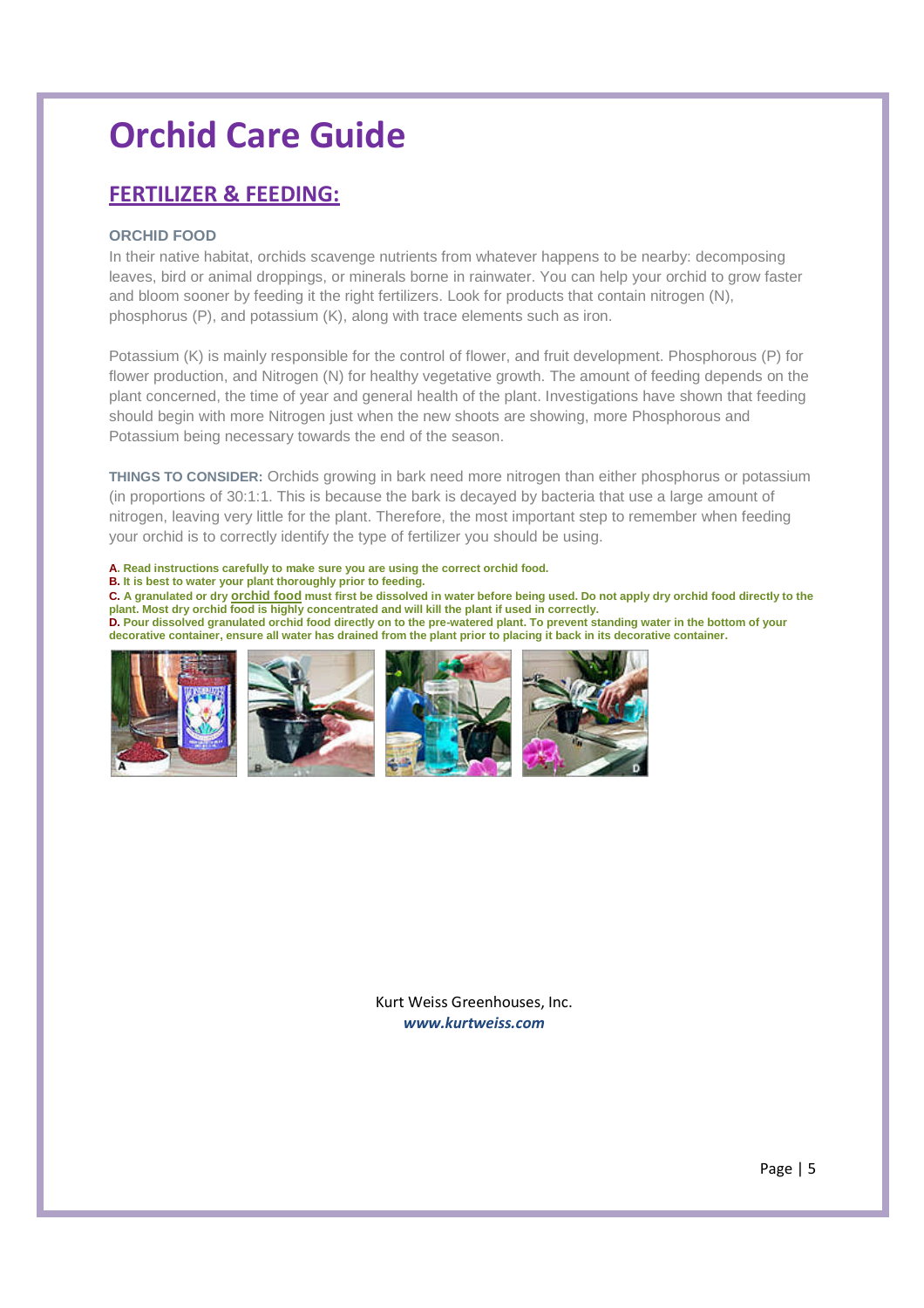### **REPOTTING:**

#### **REPOTTING YOUR ORCHIDS**

Each orchid genus has different requirements for potting media. It is very important to have the correct medium for each type of orchid, depending on whether it is terrestrial or epiphytic—tree dwelling. Growing media commonly include fir bark, coconut husk, sphagnum moss, tree fern fibers and perlite, and frequently a mixture of two or three of these materials. All orchids potted in a typical bark medium need to be repotted every 18 to 24 months, depending on the needs of the individual plant.

The primary purpose of repotting is to provide fresh media, not necessarily a larger pot, but pot size should be selected according to the size of the root mass. Orchids like to be a little tight in their pots. Orchids transferred to overly large pots tend to concentrate their energy on root growth and may not show new growth or foliage for several months.

Orchids may be potted in plastic, clay or decorator pots, and the type of pot selected may influence watering frequency; plants in clay pots will need more frequent watering, as they will dry out a little faster. Always select pots with drainage holes; orchid roots in contact with standing water will rot and die, killing the plant. Media in the center of larger pots may remain wet for long periods and become an unhealthy environment for roots. This can be avoided by placing pieces of broken terra cotta in the bottom of the pot. A smaller pot inverted into a larger one can also help with drainage and aeration, with the roots of the plant draped over and around the smaller pot. Some orchids, such as Phalaenopsis, have roots capable of photosynthesis. For these plants, clear pots have become popular, as they allow light to get to the roots.

**THINGS TO CONSIDER:** Orchids should not be repotted without a compelling reason. If, for example, aeration of the potting materials is poor because of decomposition, it must be replaced. Care must be taken to ensure that new growths and shoots are not overlapping the rim of the pot—large, neglected plants that have been potted for a long time are notoriously difficult to handle, and it is easy to break off new shoots and roots. But, when in doubt, put it off for another year!

ANNUAL REPOTTING: Dendrobium, Miltonia, Paphiopedilum and Phalaenopsis and their hybrids. EVERY OTHER YEAR: Cattleya, Dendrobium, Oncidium, Odontoglossum and their hybrids. EVERY THIRD YEAR: Vanda and its allies, Cymbidium

**A. In this example, the orchid is burdened by a mass of root matter and excessive top growth. Remove any dead roots or roots affected by rot with a sharp, sterilized blade.**

**B. Divide the remaining root matter into several sections. Each division should consist of a small number of younger, healthy shoots.**

**C. The new pot should be sizable enough to accommodate at least two years' growth. Choose a potting medium (fine, medium or coarse) suitable to the particular requirements of the orchid (do not reuse old bark). D. Place the newly separated plant in its pot. The most mature growth should be positioned against the side of the pot. Fill with the appropriate potting medium.**

**E. Place the orchid label back in to the pot after repotting is done for a proper identification of your orchid.**